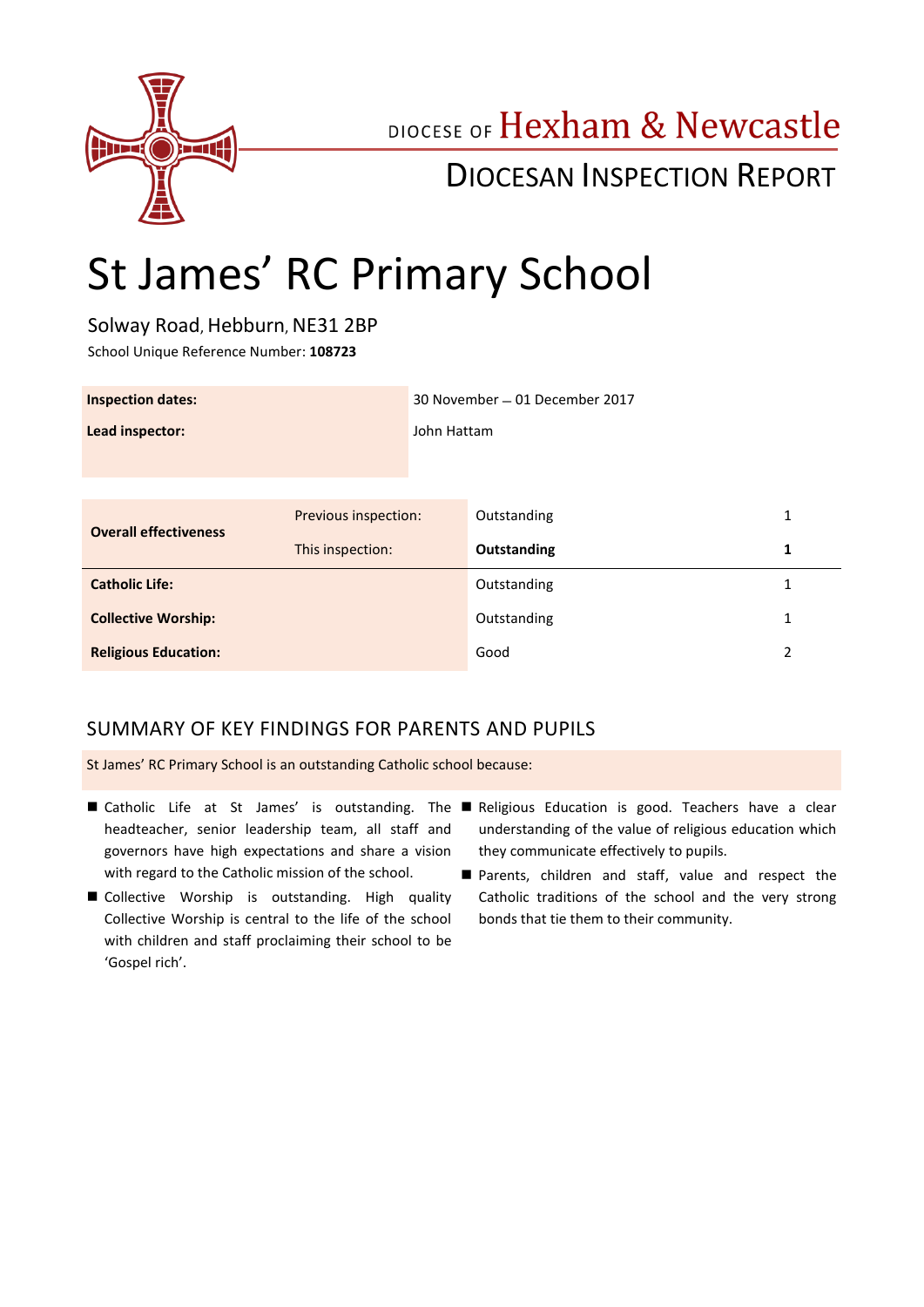## FULL REPORT

#### INFORMATION ABOUT THE SCHOOL

- **The school is similar in size to most primary schools nationally with 209 pupils on roll.**
- 99% of the pupils on roll are of white British heritage.
- 15% of the pupils on roll receive special educational need support which is slightly higher than the national figure.
- 0.5% of pupils on roll have an Education Health and Care Plan, which is below the national figure.
- 54% of pupils on roll are baptised Catholics.
- The percentage of children from disadvantaged backgrounds is declining but is still above the national figure.

#### WHAT DOES THE SCHOOL NEED TO DO TO IMPROVE FURTHER?

- **Improve standards in Religious Education by:** 
	- Ensuring that staff new to Catholic Education or those new in post have a high level of confidence and expertise both in terms of their specialist knowledge and their understanding of effective learning in Religious Education.
- Improve the quality of Collective Worship by:
	- Involving parents more regularly in acts of Collective Worship which are celebrated in school and thereby creating an even greater sense of welcome and belonging in this faith community.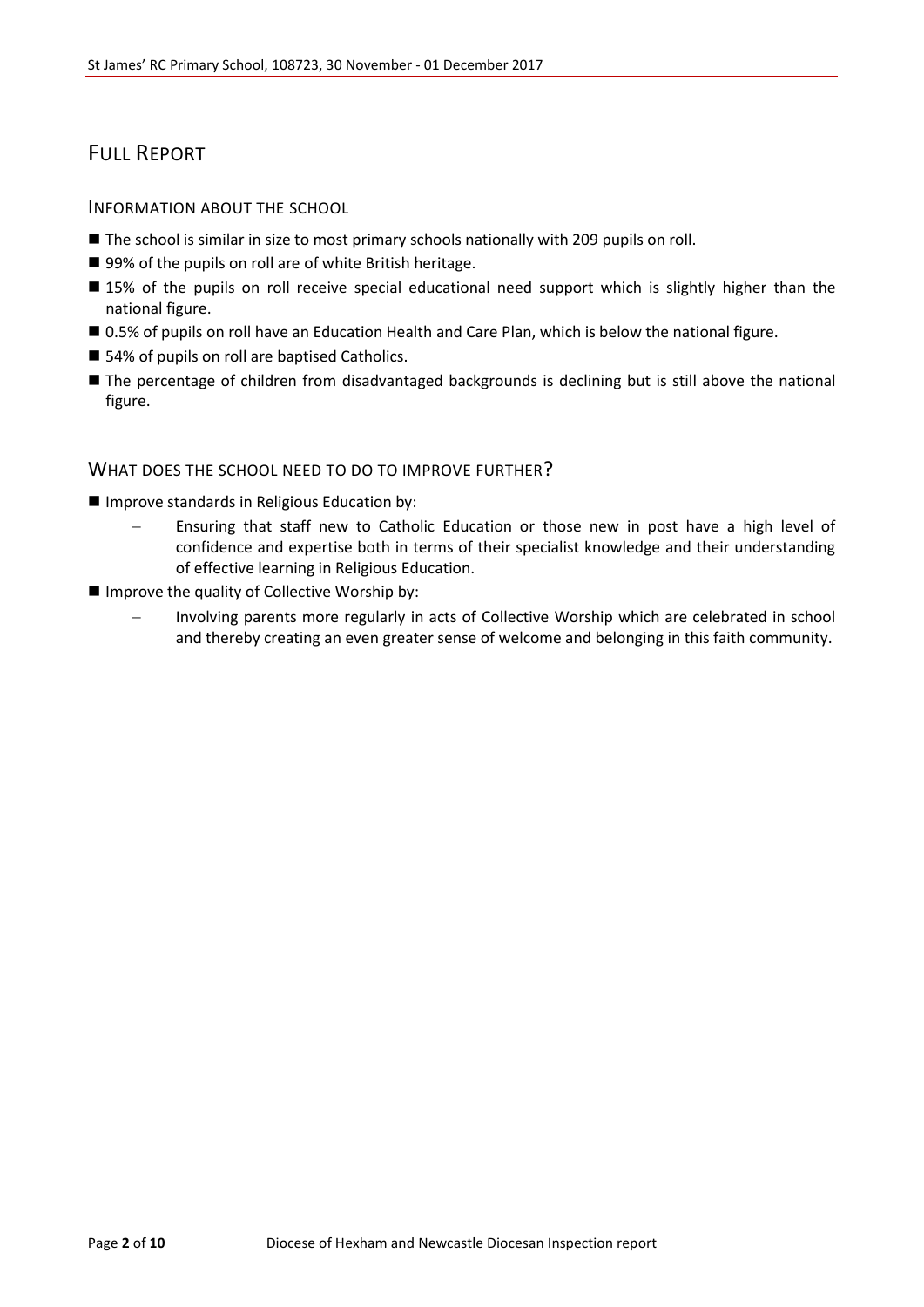## CATHOLIC LIFE

THE QUALITY OF THE CATHOLIC LIFE OF THE SCHOOL **1 1** 

- The extent to which pupils contribute to and benefit from the Catholic Life of the school.
- The quality of provision for the Catholic Life of the school.  $\vert$  1
- How well leaders and managers promote, monitor and evaluate the provision for the Catholic Life of the school.

#### **The extent to which pupils contribute to and benefit from the Catholic Life of the school is outstanding.**

- The extent to which all pupils contribute to and benefit from the Catholic Life of the school is outstanding and is at the heart of everything the school does.
- Pupils are very proud of their school and recognise that it is a special place to learn, declaring that 'We are surrounded by God's unconditional love and we breathe our faith in each day'.
- **Pupils who are new to the school or visitors, are welcomed into the community with open** arms and encouraged to share in the joy of daily life at St James'.
- **Pupils enjoy and respond positively to the many opportunities the school offers them to** engage in leadership of the Catholic Life of the school. They relish the role of school councillor and special friend because they know what a difference it can make to school.
- Pupils are overwhelmingly supportive of the many charities the school supports including collections for the local foodbank, Marie Curie, hats for the homeless, Cafod and the shoe box appeal.
- Through the development of philosophy across school children are encouraged to ask 'Big Questions'. As a result they are keen to challenge inequality in school and make positive personal choices, which lead to improvements in school life, the lives of people locally and globally.
- **Pupils are fully engaged in the life of the school and the parish; they enjoy attending mass,** taking active roles as servers and members of the choir on special occasions including supporting the recent  $50<sup>th</sup>$  anniversary of the parish church.

#### **The quality of provision for the Catholic Life of the school is outstanding.**

- The school's mission statement is evident in all areas of school life and touches all those who form part of the school community; children, parents, staff, parish and diocese. 'Every member of our school community is a gift from God and we want everyone to do their best.'
- All staff are fully committed to the school mission and seek, through the regular sharing of the Gospel to 'treat each other as Jesus teaches us' and to be living examples of the Gospel.
- St James' is a prayer filled community with a strong sense of family which can be seen in

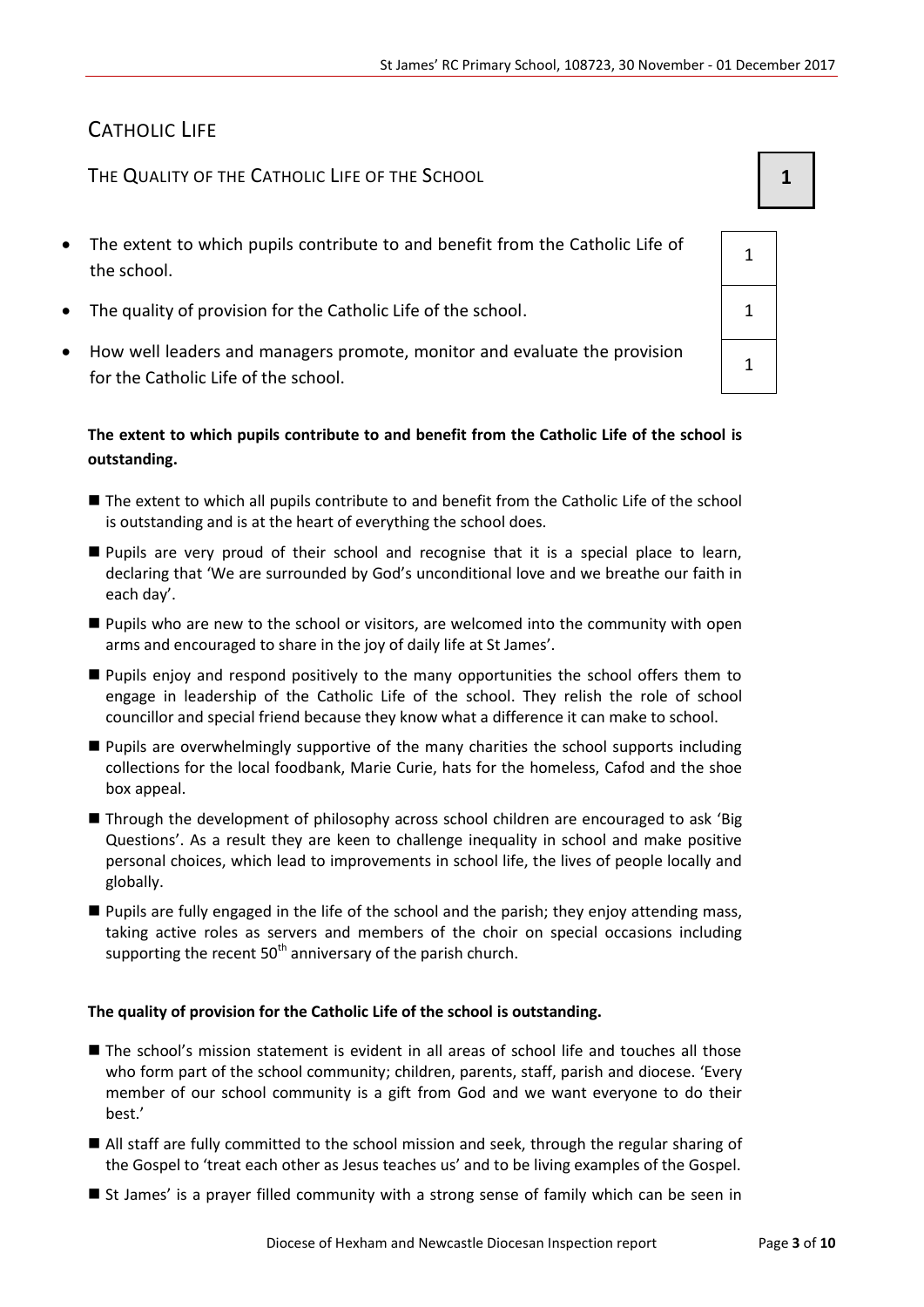the quality of relationships between all members of staff and children.

- **St James' is a joyful community where great care is taken to celebrate the many successes** that both staff and pupils enjoy.
- Great care is taken to ensure that there are concrete signs of the school's Catholic character both in school and in the wider community, a recent example being the whole school experience dedicated to learning about the signs, symbols and meaning of pilgrimage. Pupils followed their own shell-lined pilgrimage route to church to celebrate their patron saint, St James.
- Clear policies and procedures are in place in school to ensure that all members of the school community are treated justly. There is a clear commitment to ensure that the most vulnerable and needy are supported appropriately and that uneven distribution of wealth or resources will not be a barrier to any child experiencing the fullest range of experiences on offer at St James'.

#### **How well leaders and managers promote, monitor and evaluate the provision for the Catholic Life of the school is outstanding.**

- As a direct result of the inspiration provided by the headteacher, the school's wider leadership team is deeply committed to the church's mission in education. The authentic Catholic ethos at St James' is nurtured and sustained by leaders at all levels in school.
- The headteacher and deputy headteacher are exemplary role models and are highly successful in motivating staff and pupils to be the best they can be.
- All leaders in school including the highly effective Religious Education coordinator and the governing body have high expectations for the promotion and continuing development of the Catholic Life of the school.
- The school's self-evaluation of the Catholic Life of the school is given the highest priority by leaders and is a reflection of planned monitoring, analysis and self-challenge.
- The school is well supported in the development of Catholic Life through the work of the recently appointed parish priest who offers support and challenge during regular visits to school which are greatly appreciated by pupils, staff and parents.
- The governing body provides very effective challenge and support for the Catholic Life of the school. They are passionate about St James' and are actively involved in delivering the school's mission and evaluating the impact of the senior leadership team.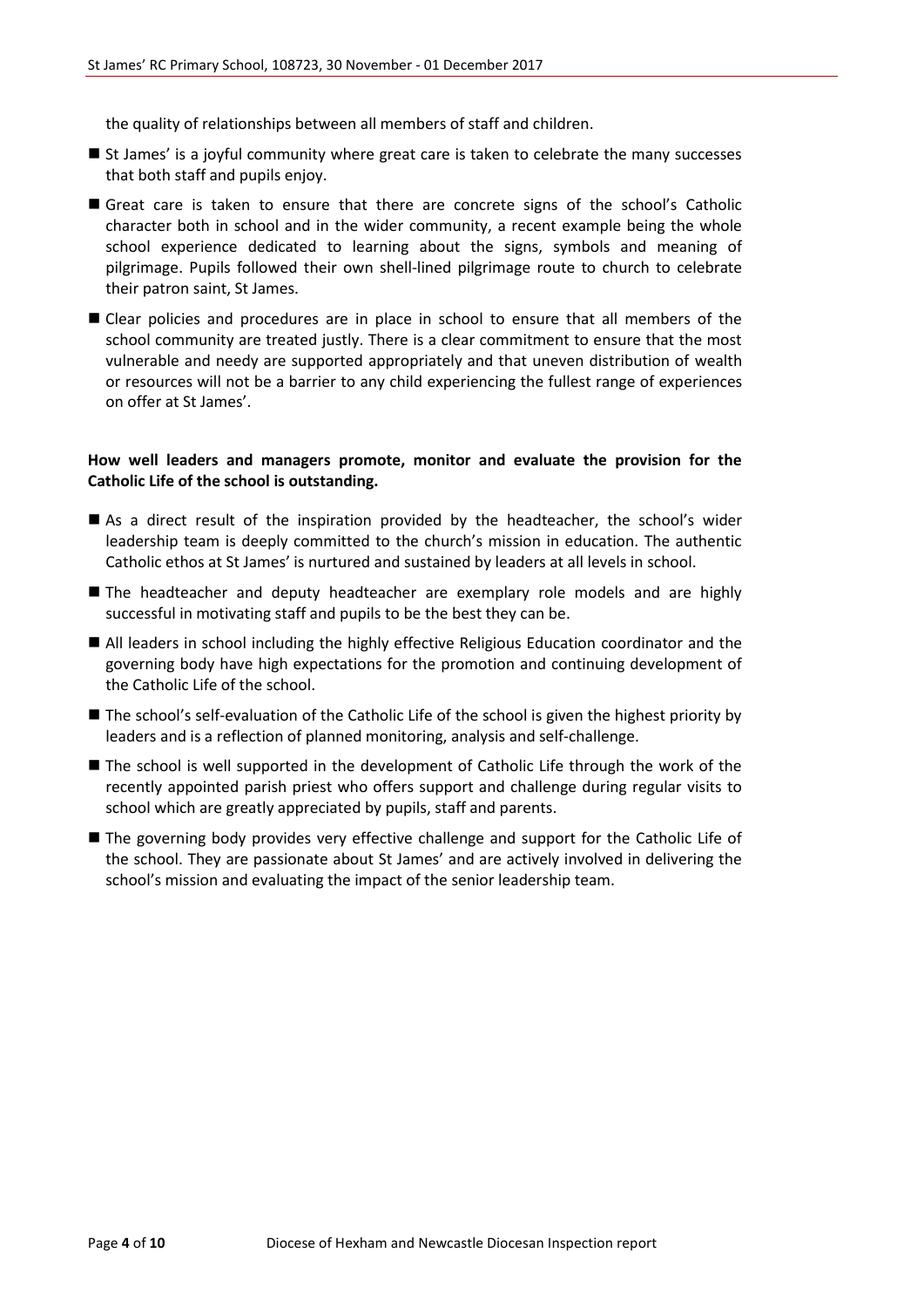## COLLECTIVE WORSHIP

#### The Quality of Collective Worship **1 1**

- How well pupils respond to and participate in the school's Collective Worship.  $\vert$  1
- The quality of provision for Collective Worship. The quality of provision for Collective Worship.
- How well leaders and managers promote, monitor and evaluate the provision for Collective Worship.

#### **How well pupils respond to and participate in the school's Collective Worship is outstanding.**

- Acts of worship are engaging and inspiring. Pupils respond to prayer in a variety of ways and are able to eloquently articulate how prayer makes them feel. One pupil described how she felt after Collective Worship saying, 'I feel a warm glow inside of me and I am surrounded by God'. Another pupil described feeling 'refreshed'.
- Pupils enjoy communal singing and sing regularly during acts of worship in school and in church.
- Pupils are confident in leading the prayer life of the school; they are skilled in matching resources and artefacts to particular themes so that all pupils can experience prayer in an appropriate way. Older children design beautiful prayer stations or focal points and support these with effective and engaging use of multimedia resources.
- Pupils' responses to acts of worship designed by their peers is heartfelt and authentic, one pupil described how he felt after a service of reconciliation saying that, 'Being able to forgive someone makes you feel good about yourself'.
- Pupils' behaviour during acts of Collective Worship is exemplary; they act with reverence and respect, responding with confidence using the prayers of the church as well as offering their own prayers.
- Although St James' is overwhelmingly Christian, pupils have a deep sense of respect for other faiths and have enjoyed learning about how other children worship through visits to a local synagogue and mosque.

#### **The quality of provision for Collective Worship is outstanding.**

- Carefully designed, age appropriate acts of Collective Worship are woven into the fabric of St James' and form a framework of worship upon which school life rests.
- Praying together is part of the daily experience for all pupils and staff and is based on the Gospel readings. Highly skilled staff are able to carefully interpret the Gospel in an age appropriate way.
- Well-resourced liturgy planning toolkits are found in every class to support and develop all pupils' ability to plan and lead acts of Collective Worship.
- Resourcing Collective Worship is given high priority in the school development plan. It is

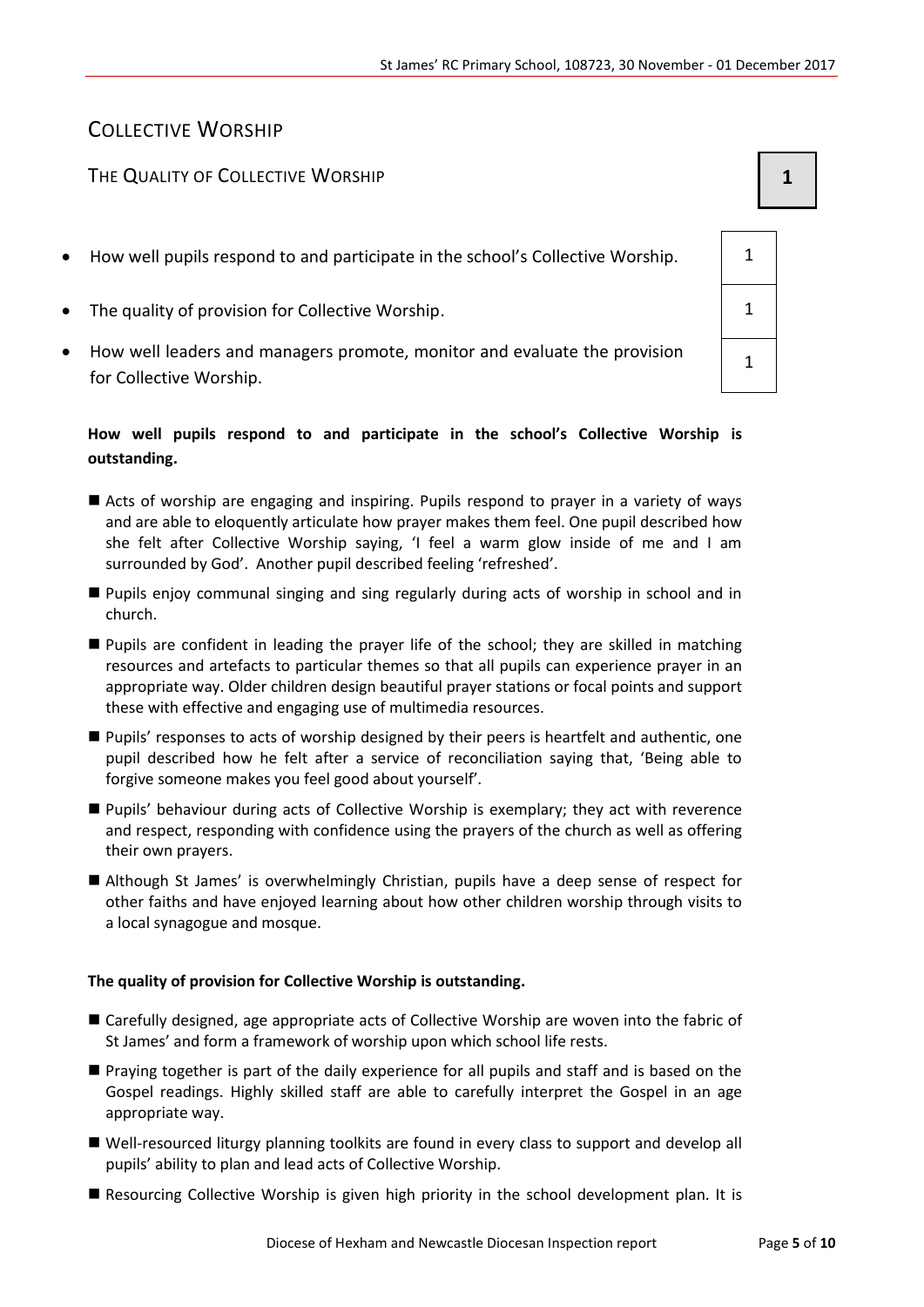funded generously by governors particularly in respect of opportunities for staff training and development. Staff who are new to Catholic education attend all diocesan training events.

- **Staff are passionate about ensuring pupils experience high quality Collective Worship. They** are very well supported in developing their skills through expert training and guidance offered by the Religious Education coordinator.
- Although parents, family members and parishioners are regular visitors to school it is hoped that new initiatives will encourage greater participation in and attendance at acts of Collective Worship in school.
- The parish priest and prayer partner are regular visitors to school which pupils and staff appreciate, they are able to offer support and advice that enhances provision for Collective Worship even further.

#### **How well leaders and managers promote, monitor and evaluate the provision for Collective Worship is outstanding.**

- The headteacher regularly leads Collective Worship and sets a very high standard. He is able to engage all groups of children in carefully crafted, thought provoking acts of worship.
- Senior leaders in school are role models of excellent practice and are passionate about ensuring high quality Collective Worship. They have a thorough understanding of the Church's liturgical year, its seasons, rites and symbols and are able to lead the school in a deepening appreciation of these traditions, in a way that is relevant to pupils in a contemporary context.
- **Leaders, including governors, ensure that staff have the best resources available to** promote Collective Worship in school.
- **There is clear evidence that the quality of Collective Worship is monitored regularly and the** analysis of this monitoring is fed back to all staff in staff meetings and training events.
- The governing body are actively involved in the monitoring of Collective Worship. As regular visitors to school they have an accurate understanding of the strengths and areas for development in Collective Worship.
- Leaders regularly seek the views of pupils, staff and parents/carers regarding the quality and significance of Collective Worship in school and are quick to respond to these findings in a systematic and thorough way.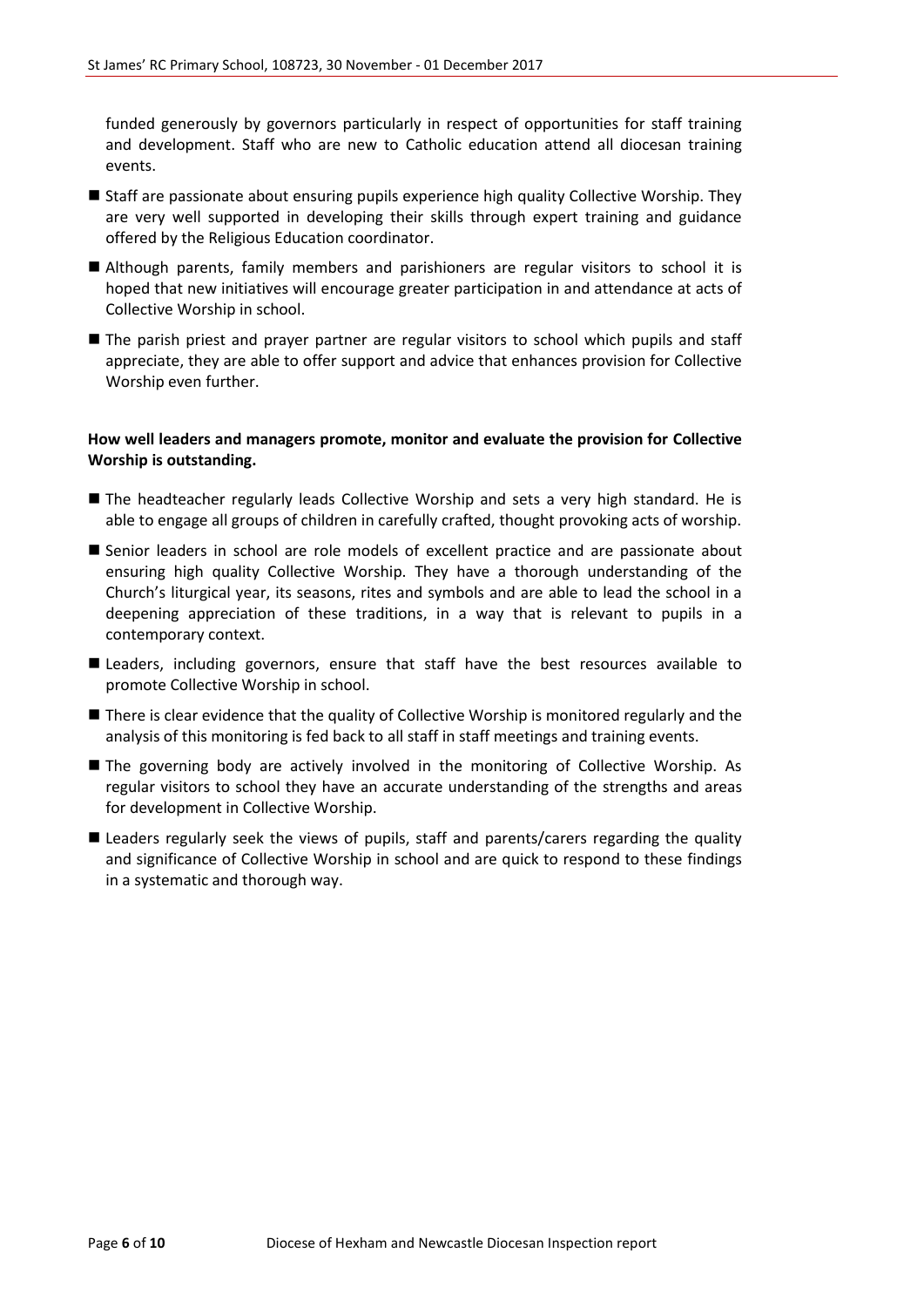### RELIGIOUS EDUCATION

#### THE QUALITY OF RELIGIOUS EDUCATION **2**

- How well pupils achieve and enjoy their learning in Religious Education. 2
- The quality of teaching and assessment in Religious Education. 2
- How well leaders and managers promote, monitor and evaluate the provision for Religious Education.

#### **How well pupils achieve and enjoy their learning in Religious Education is good.**

- Almost all pupils recognise the importance of Religious Education and enjoy it. They demonstrate enthusiasm and enjoyment in their learning. Most pupils are religiously literate and many are very articulate and thoughtful in their oral responses.
- Pupils said that learning in Religious Education often involved lots of writing and was most enjoyable when their teachers made learning fun. Behaviour for learning in lessons is very good with pupils concentrating very well and displaying positive attitudes towards learning.
- Most pupils make good progress over time across a range of skills and are developing well in terms of their knowledge and understanding. Pupils' ability to interpret sources and symbols, the ability to reflect and evaluate and the ability to engage with religious ideas is strongest where staff have very secure specialist subject knowledge.
- **Pupils make most progress towards the end of key stage two as a result of high quality** teaching and teachers having a clear understanding of how pupils learn effectively.
- Outcomes for pupils are good overall but have been inconsistent in recent years due to changes in staffing across school. With targeted interventions from skilled support staff children with special educational needs make progress comparable to the progress of other pupils.

#### **The quality of teaching and assessment in Religious Education is good.**

- Teaching is mostly good with some examples of outstanding teaching. In the best lessons pupils are set challenging tasks which are well matched to their learning needs and which successfully engage all pupils.
- In a minority of lessons a lack of specialist subject knowledge means that activities are not always best matched to pupils' abilities or fail to engage all groups of learners.
- Relationships between staff and pupils are a real strength at St James'. Support staff are used effectively to reinforce learning and to support and extend pupils of different abilities.
- Assessments are regular and the Religious Education coordinator has developed a rigorous tracking system which clearly indicates where the strengths and areas for development are across school. The Religious Education coordinator is aware that teaching is weaker in some classes and is taking steps to address this with planned support and a comprehensive training schedule.

|                          | I |  |
|--------------------------|---|--|
|                          |   |  |
| $\overline{2}$           |   |  |
| $\overline{\mathcal{L}}$ |   |  |
|                          |   |  |

1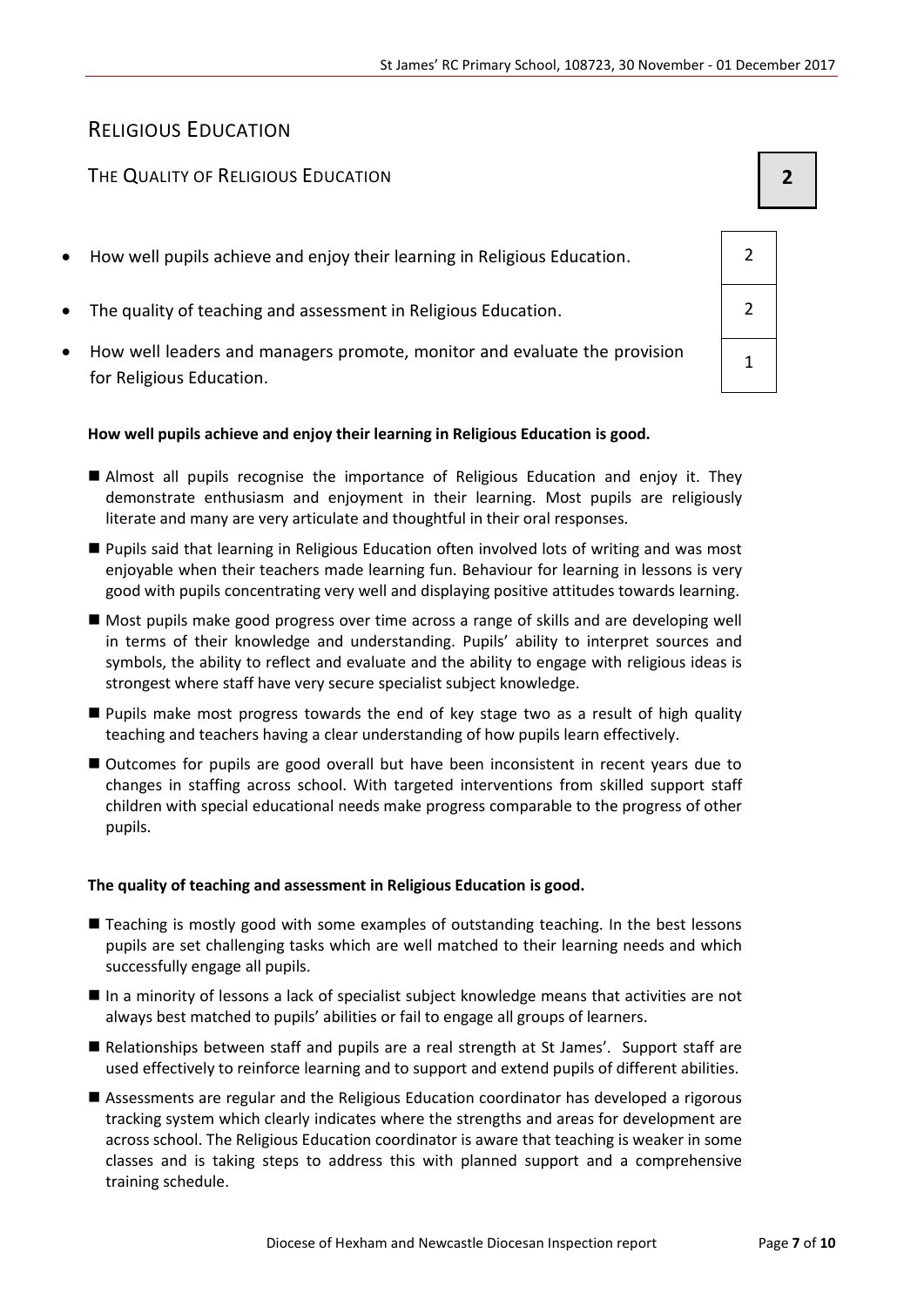- In the best lessons teachers systematically and effectively check pupils' understanding throughout lessons, anticipating where they need to intervene and do so with notable impact on the quality of learning.
- Marking and constructive feedback is evident across school but it is still not being used consistently in all classes. There are some excellent examples of focused marking and feedback in some classes which pupils' appreciate. They said 'The Gospels can be difficult to understand but the teachers really help us when they show us the next steps'.

#### **How well leaders and managers promote, monitor and evaluate the provision for Religious Education is outstanding.**

- The monitoring and evaluation of Religious Education is rigorous and robust and it enables leaders in school to plan effectively to deliver the best outcomes for all pupils. Searching analysis carried out by the Religious Education coordinator clearly identifies strengths and the key areas for improvement. These areas for improvement are detailed in the school improvement plan which is shared with governors.
- **E** Leaders are relentless in their desire to improve teaching and learning in Religious Education across school. As a result of this teaching is at least good across school and in some cases outstanding.
- Leaders in school have a clear and inspiring vision for Religious Education which is clearly communicated to all staff, pupils, parents and the wider community.
- Sacramental preparation is a real strength at St James' as it ties the school to the parish community in a unique way which benefits all concerned. Parents value the opportunity to be involved directly in their child's faith journey, describing the experience as 'the highlight of our time here at St James'.
- Governors are regular visitors to school and are deeply involved in the life of the school and as a result are well placed to monitor and evaluate the provision for Religious Education. They are knowledgeable about standards in Religious Education and are able to support and challenge the leadership team effectively.
- Religious Education is well resourced and meets the requirements of the Bishops' Conference.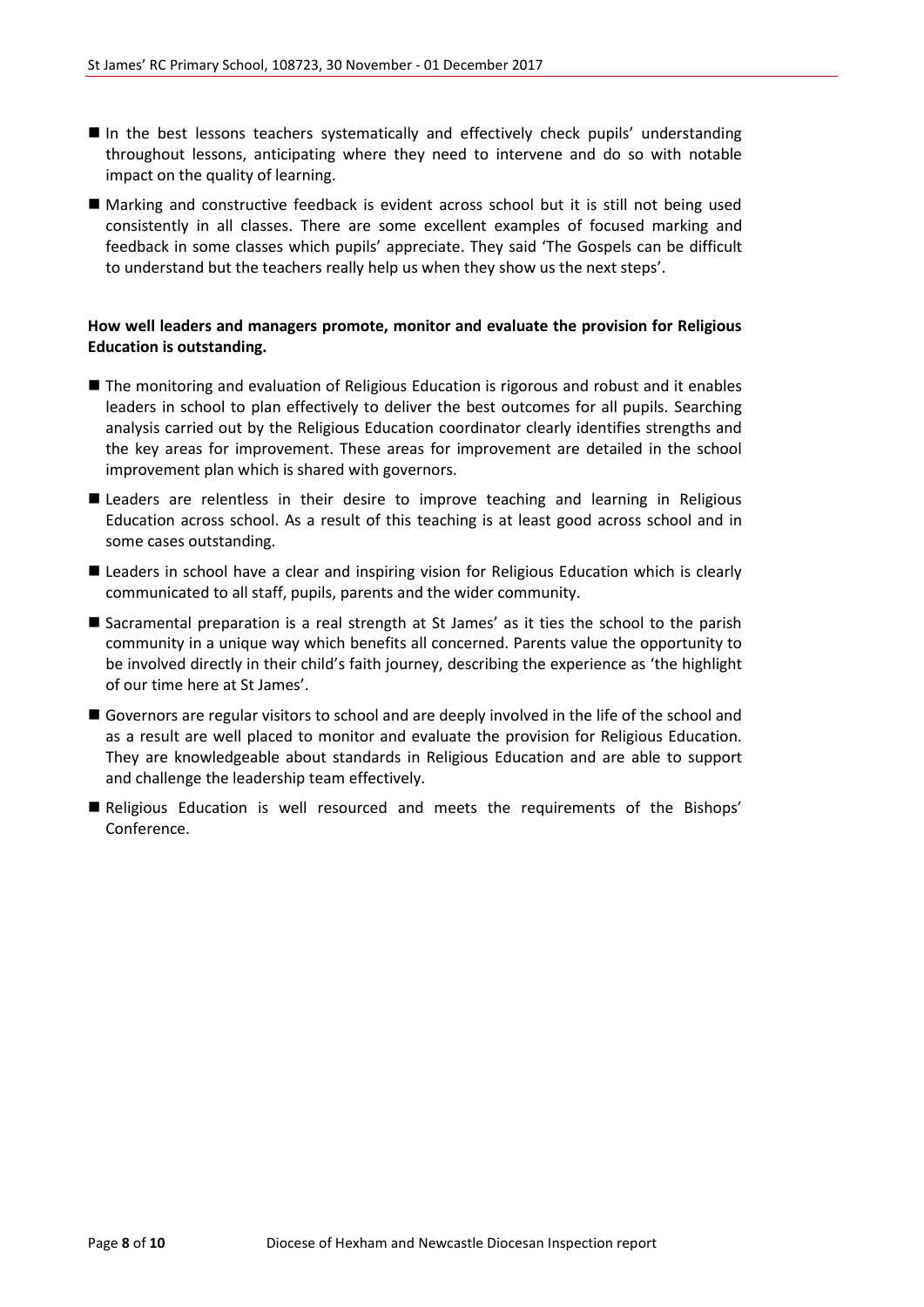### SUMMARY OF INSPECTION JUDGEMENTS

## **HOW EFFECTIVE THE SCHOOL IS IN PROVIDING CATHOLIC EDUCATION: 1**

| <b>CATHOLIC LIFE:</b>                                                                                             |  |
|-------------------------------------------------------------------------------------------------------------------|--|
| The extent to which pupils contribute to and benefit from the Catholic<br>Life of the school.                     |  |
| The quality of provision for the Catholic Life of the school.                                                     |  |
| How well leaders and managers promote, monitor and evaluate the<br>provision for the Catholic Life of the school. |  |

| <b>COLLECTIVE WORSHIP:</b>                                                                           |  |  |
|------------------------------------------------------------------------------------------------------|--|--|
| How well pupils respond to and participate in the school's Collective<br>Worship.                    |  |  |
| The quality of provision for Collective Worship.                                                     |  |  |
| How well leaders and managers promote, monitor and evaluate the<br>provision for Collective Worship. |  |  |
|                                                                                                      |  |  |
| <b>RELIGIOUS EDUCATION:</b>                                                                          |  |  |
| How well punils achieve and enjoy their learning in Peligious                                        |  |  |

How well pupils achieve and enjoy their learning in Religious Education.

The quality of teaching and assessment in Religious Education.  $\vert$  2

How well leaders and managers monitor and evaluate the provision for Religious Education.

1